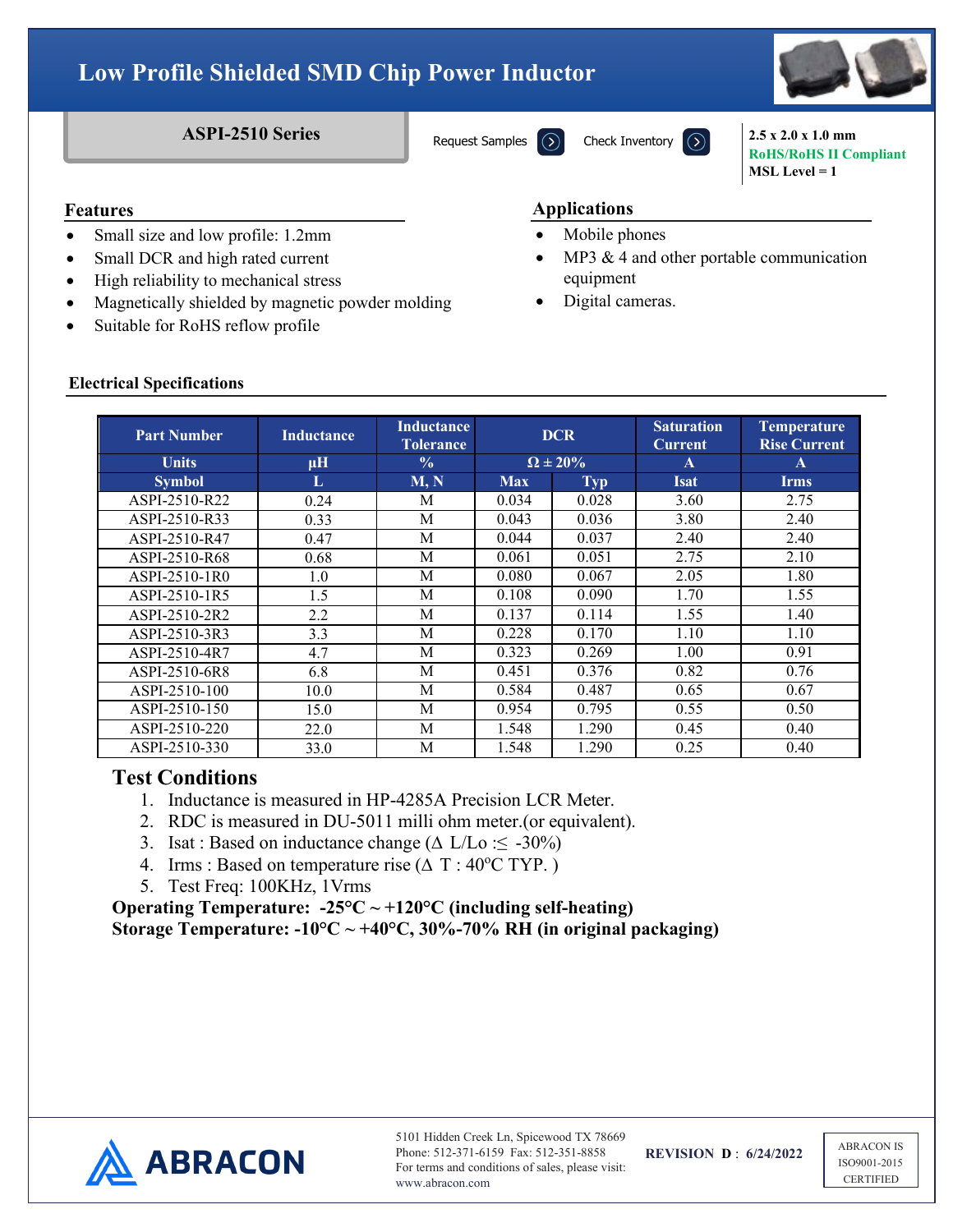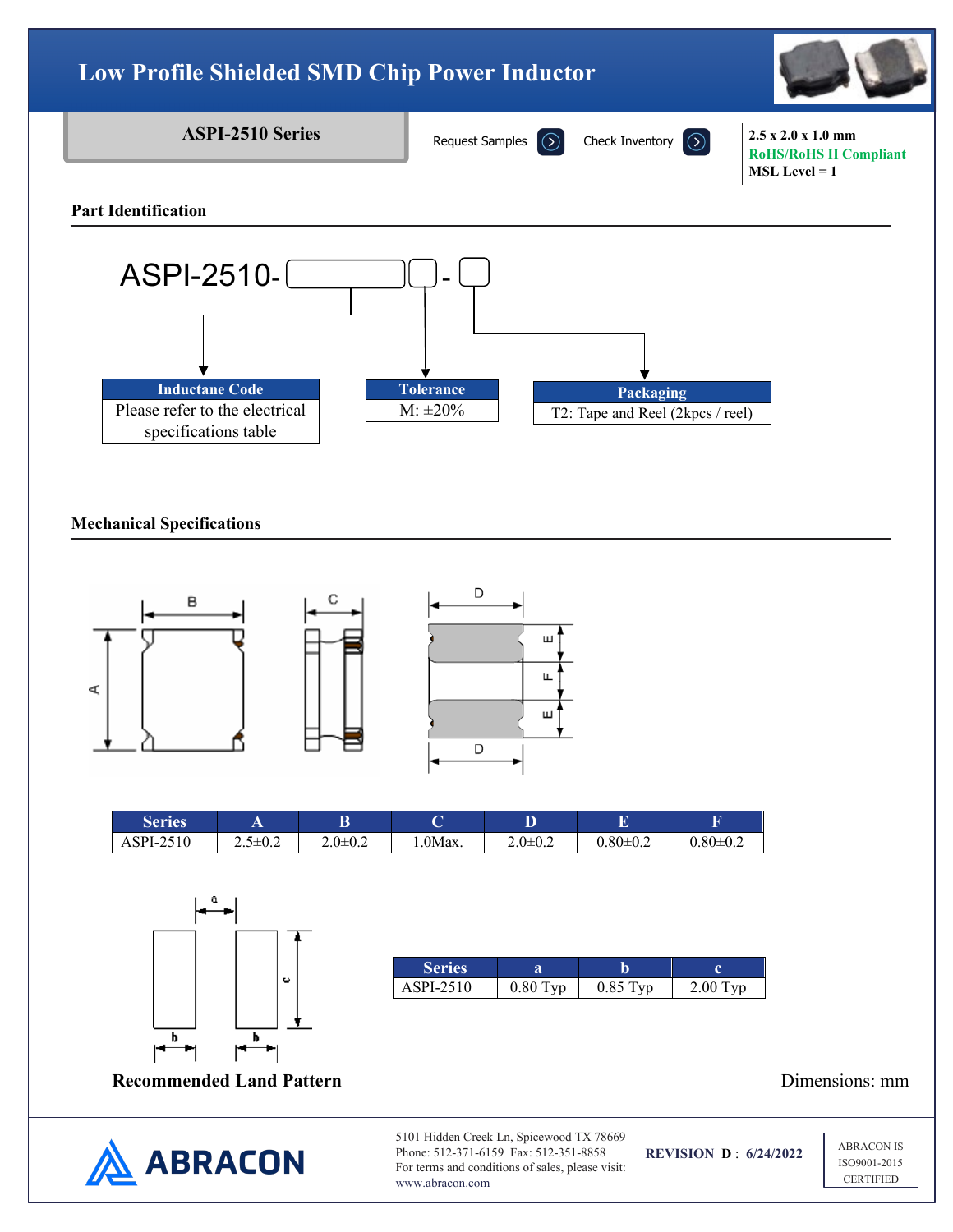# **Low Profile Shielded SMD Chip Power Inductor**



# **ASPI-2510 Series** Request Samples  $\overline{)}$  Check Inventory  $\overline{)}$  2.5 x 2.0 x 1.0 mm

Request Samples

**RoHS/RoHS II Compliant MSL Level = 1**

### **Materials**



| No. | <b>Components</b> | <b>Material</b>                          |  |
|-----|-------------------|------------------------------------------|--|
|     | Ferrite Core      | Ni-Zn Ferrite                            |  |
|     | Wire              | Polyurethane system enameled copper wire |  |
|     | Magnetic Glue     | Epoxy resin and magnetic powder          |  |
|     | Electrodes        | AgNiSn or FeNiCu + Sn Alloy              |  |

**Reflow Profile**



| <b>Zone</b> | <b>Description</b> | <b>Temperature</b>                                  | <b>Times</b>       |
|-------------|--------------------|-----------------------------------------------------|--------------------|
|             | Preheat            | $T_{SMIN} \sim T_{SMAX}$<br>$150^{\circ}$ C ~ 200°C | $60 \sim 120$ sec. |
|             | Reflow             | $T_{\rm L}$<br>$217^{\circ}$ C                      | $60 \sim 90$ sec.  |
|             | Peak heat          | Tр<br>$260^{\circ}$ C                               | 5 sec. MAX         |



5101 Hidden Creek Ln, Spicewood TX 78669 Phone: 512-371-6159 Fax: 512-351-8858 For terms and conditions of sales, please visit: www.abracon.com

**REVISION D** : **6/24/2022**

ABRACON IS ISO9001-2015 **CERTIFIED**